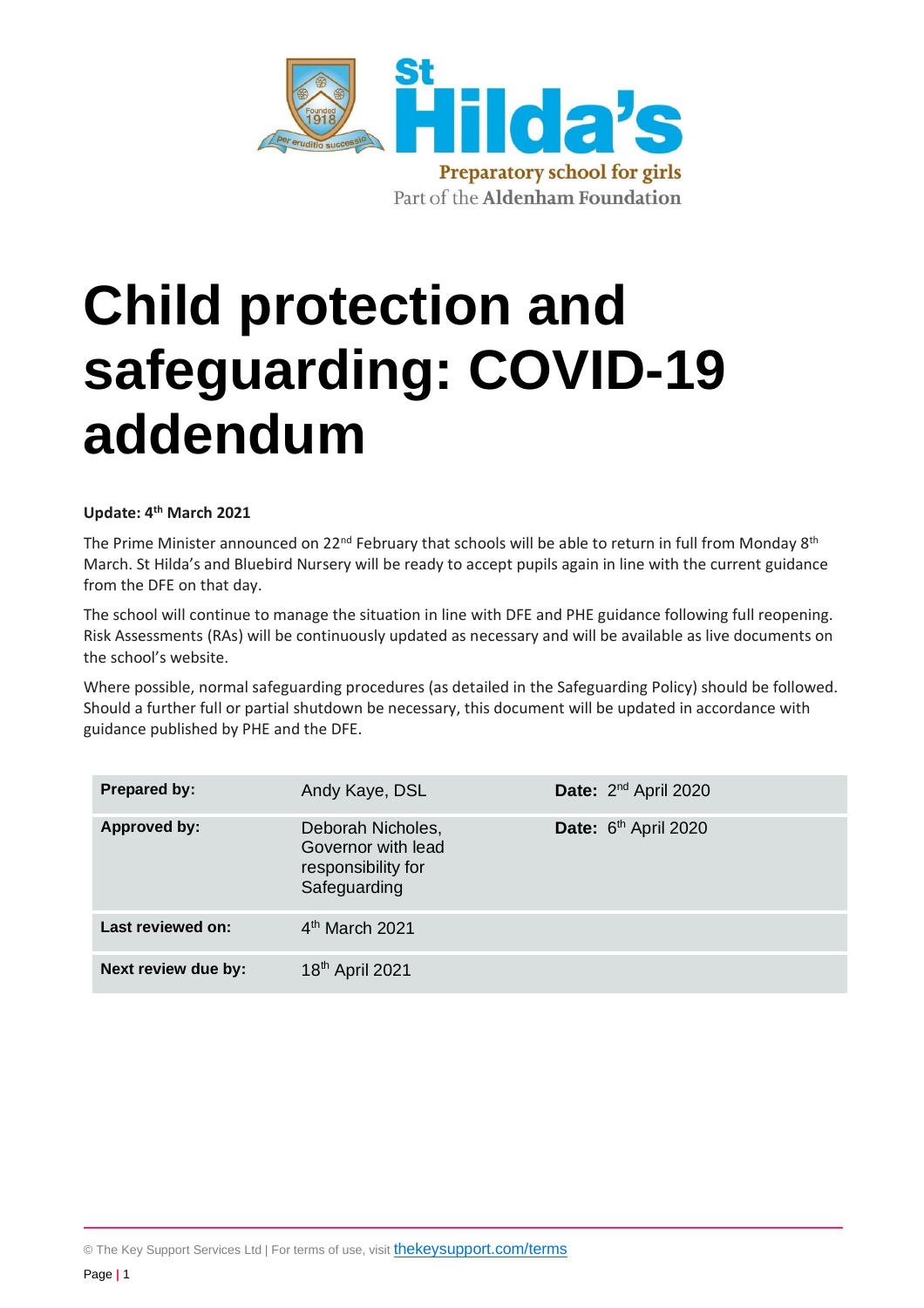# **Contents**

<span id="page-1-0"></span>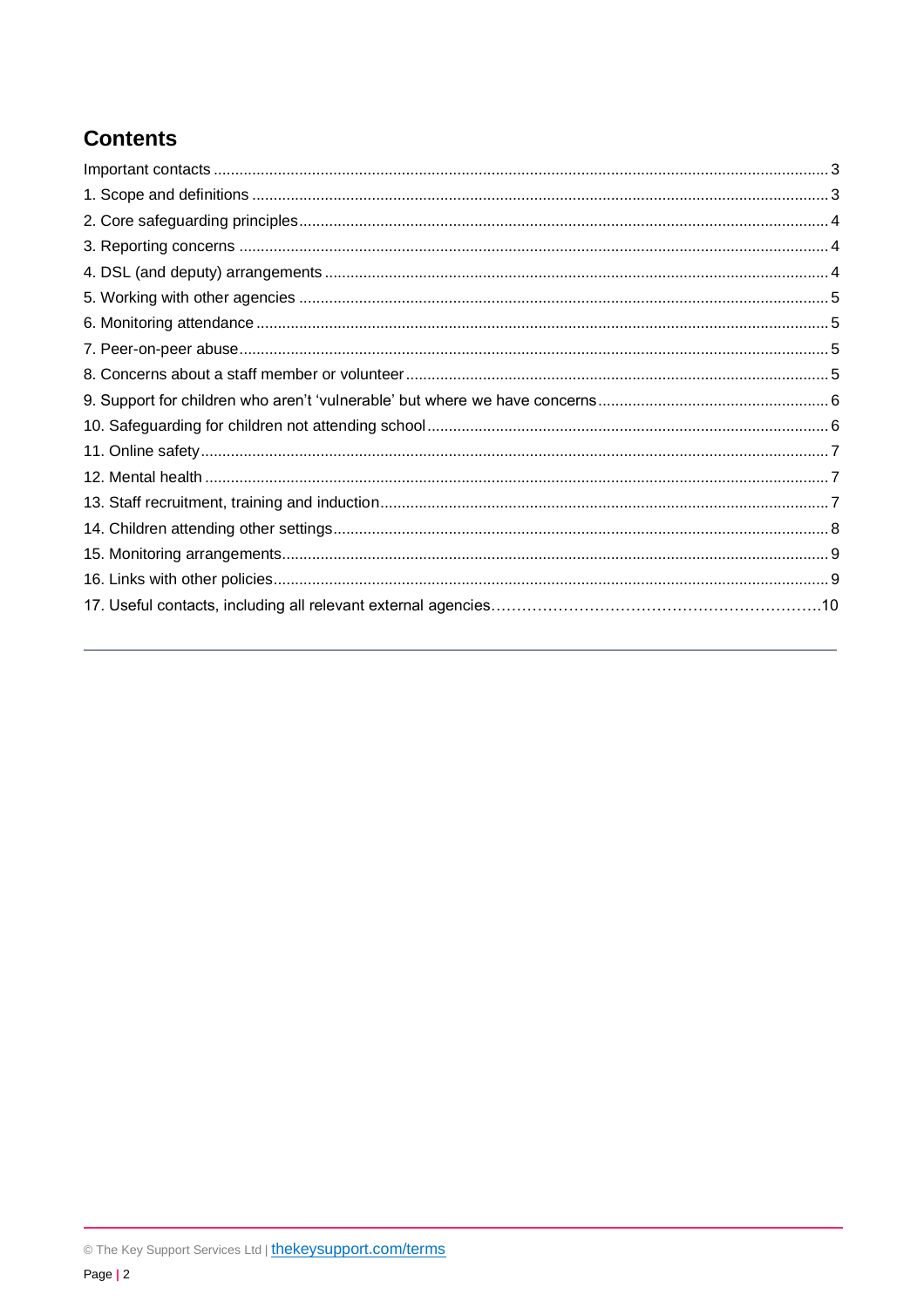## **Important contacts**

| <b>ROLE</b>                                  | <b>NAME</b>                                                         | <b>CONTACT DETAILS</b>                                                                                                                                                                     |
|----------------------------------------------|---------------------------------------------------------------------|--------------------------------------------------------------------------------------------------------------------------------------------------------------------------------------------|
| Designated safeguarding lead<br>(DSL)        | Andy Kaye                                                           | 07976 619173<br>akaye@sthildasbushey.co.uk                                                                                                                                                 |
| Deputy DSL                                   | Sarah Jane Styles                                                   | 07502 285 088<br>sjstyles@sthildasbushey.co.uk                                                                                                                                             |
| Headteacher                                  | Sarah Jane Styles                                                   | 07502 285 088<br>sjstyles@sthildasbushey.co.uk                                                                                                                                             |
| Local authority designated<br>officer (LADO) | <b>Tony Purvis</b><br><b>Yvette Morello</b><br><b>Referral Form</b> | 01992 556979<br>tony.purvis@hertfordshire.gov.uk<br>01992 556463<br>Yvette.morello@hertfordshire.gov.uk<br>LADO.Referral@hertfordshire.gov.uk<br>(Referrals are only accepted by<br>email) |
| Chair of governors                           | <b>Trevor Barton</b>                                                | 01923 850866/07881 518643                                                                                                                                                                  |

# <span id="page-2-0"></span>**1. Scope and definitions**

This addendum applies during the period of school closure due to COVID-19, and reflects updated advice from our 3 local safeguarding partners (Hertfordshire Children's Services, Hertfordshire Constabulary, Herts Valley CCG and local authority (Hertfordshire LA)

It sets out changes to our normal child protection policy in light of the Department for Education's guidance [Coronavirus: safeguarding in schools, colleges and other providers,](https://www.gov.uk/government/publications/covid-19-safeguarding-in-schools-colleges-and-other-providers) and should be read in conjunction with that policy.

Unless covered here, our normal child protection policy continues to apply.

The Department for Education's (DfE's) definition of 'vulnerable children' includes those who:

> Have a social worker, including children:

- With a child protection plan
- Assessed as being in need
- Looked after by the local authority
- <span id="page-2-1"></span>> Have an education, health and care (EHC) plan

© The Key Support Services Ltd | [thekeysupport.com/terms](https://thekeysupport.com/terms-of-use)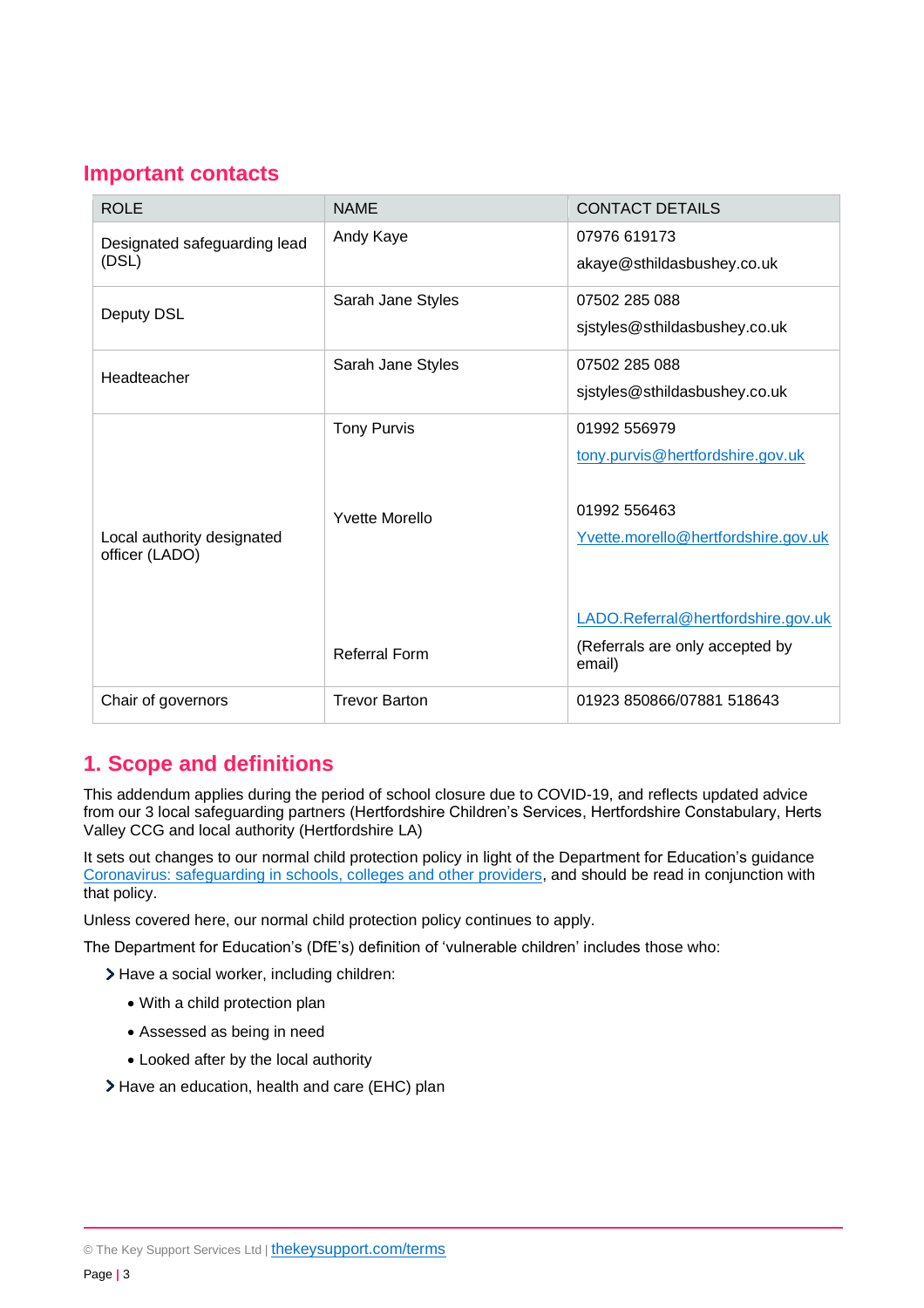# **2. Core safeguarding principles**

We will still have regard to the statutory safeguarding guidance, [Keeping Children Safe in Education.](https://www.gov.uk/government/publications/keeping-children-safe-in-education--2)

Although we are operating in a different way to normal, we are still following these important safeguarding principles:

- The best interests of children must come first
- If anyone has a safeguarding concern about any child, they should continue to act on it immediately
- A designated safeguarding lead (DSL) or deputy should be available at all times (see section 4 for details of our arrangements)
- It's essential that unsuitable people don't enter the school workforce or gain access to children
- Children should continue to be protected when they are online

#### <span id="page-3-0"></span>**3. Reporting concerns**

All staff and volunteers must continue to act on any concerns they have about a child immediately. It is still vitally important to do this.

All staff have been reissued with our safeguarding policy, detailing the contact details of the DSL and DDSL, and have been issued this addendum. Wherever possible, a referral should be discussed with the DSL or DDSL before being submitted. Concerns must also be logged on MyConcern as soon as possible after the referral has been made.

As a reminder, all staff should continue to work with and support children's social workers, where they have one, to help protect vulnerable children.

## <span id="page-3-1"></span>**4. DSL (and deputy) arrangements**

We aim to have a trained DSL or deputy DSL on site wherever possible. Details of all important contacts are listed in the 'Important contacts' section at the start of this addendum.

If they are not on site, the DSL and DDSL will be contactable by the following methods:

- By phone
- By email
- By videocall on Microsoft Teams

If the DSL or DDSL is unavailable for an extended period of time, we will communicate this via email.

We will ensure that the DSL and DDSL, wherever their location, know who the most vulnerable children in the school are. The DSL and DDSL have full remote access to MyConcern.

On occasions where there is no DSL or deputy on site, a senior leader will take responsibility for co-ordinating safeguarding. This will normally be Sandra Seal and can be contacted via sseal@sthildasbushey.co.uk

The senior leader will be responsible for liaising with the off-site DSL (or deputy) to make sure they (the senior leader) can:

- I dentify the most vulnerable children in school
- Update and manage access to child protection files, where necessary
- Liaise with children's social workers where they need access to children in need and/or to carry out statutory assessments
- Ensure that all relevant information is forwarded to the DSL if making a referral off site
- Ensure that visitors and volunteers are strictly monitored for appropriate conduct

<sup>©</sup> The Key Support Services Ltd | [thekeysupport.com/terms](https://thekeysupport.com/terms-of-use)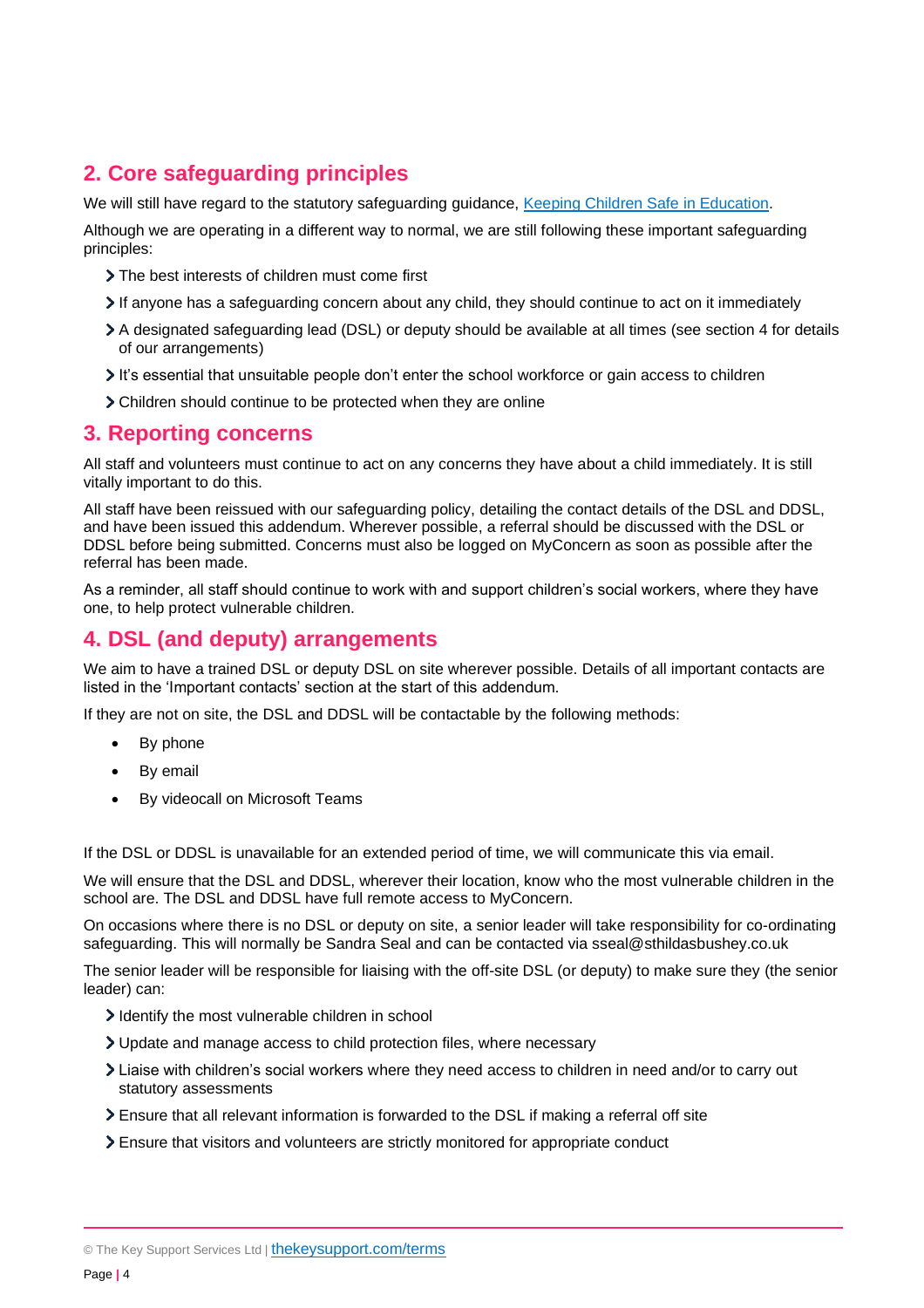## <span id="page-4-0"></span>**5. Working with other agencies**

We will continue to work with children's social care, and with virtual school heads for looked-after and previously looked-after children.

We will continue to update this addendum where necessary, to reflect any updated guidance from:

- > Our 3 local safeguarding partners
- The local authority about children with education, health and care (EHC) plans, the local authority designated officer and children's social care, reporting mechanisms, referral thresholds and children in need
- Advice received from relevant legal partners

#### <span id="page-4-1"></span>**6. Monitoring attendance**

As most children will not be attending school during this period of school closure, we will not be completing our usual attendance registers or following our usual procedures to follow up on non-attendance.

The exception to this is where any child we expect to attend school during the closure doesn't attend or stops attending. In these cases we will:

- Follow up on their absence with their parents or carers, by phone in the first instance, then email if no contact is established by phone
- > Notify their social worker, where they have one

We are using the Department for Education's daily online attendance form to keep an accurate record of who is attending school.

We will make arrangements with parents and carers to make sure we have up-to-date emergency contact details, and additional contact details where possible. On the first day of attendance a member of SLT will check that the contact details for each are correct on Operoo (formally CareMonkey) and, if not, will ask the parent or care to amend them immediately on their child's Operoo (formally CareMonkey) Profile.

#### <span id="page-4-2"></span>**7. Peer-on-peer abuse**

We will continue to follow the principles set out in Part 5 of Keeping Children Safe in Education when managing reports and supporting victims of peer-on-peer abuse.

Staff should continue to act on any concerns they have immediately.

Full details of the referral process can be found within our safeguarding policy. In the first instance, the form tutor would be expected to contact the pupil to offer pastoral support and to liaise with the DSL/DDSL as necessary.

### <span id="page-4-3"></span>**8. Concerns about a staff member or volunteer**

We will continue to follow the principles set out in part 4 of Keeping Children Safe in Education.

Staff should continue to act on any concerns they have immediately.

Full details of how to act on concerns are detailed in the school's safeguarding policy.

We will continue to refer adults who have harmed or pose a risk of harm to a child or vulnerable adult to the Disclosure and Barring Service (DBS).

<span id="page-4-4"></span>We will continue to refer potential cases of teacher misconduct to the Teaching Regulation Agency. We will do this using the email address [Misconduct.Teacher@education.gov.uk](mailto:Misconduct.Teacher@education.gov.uk) for the duration of the COVID-19 period, in line with government guidance.

<sup>©</sup> The Key Support Services Ltd | [thekeysupport.com/terms](https://thekeysupport.com/terms-of-use)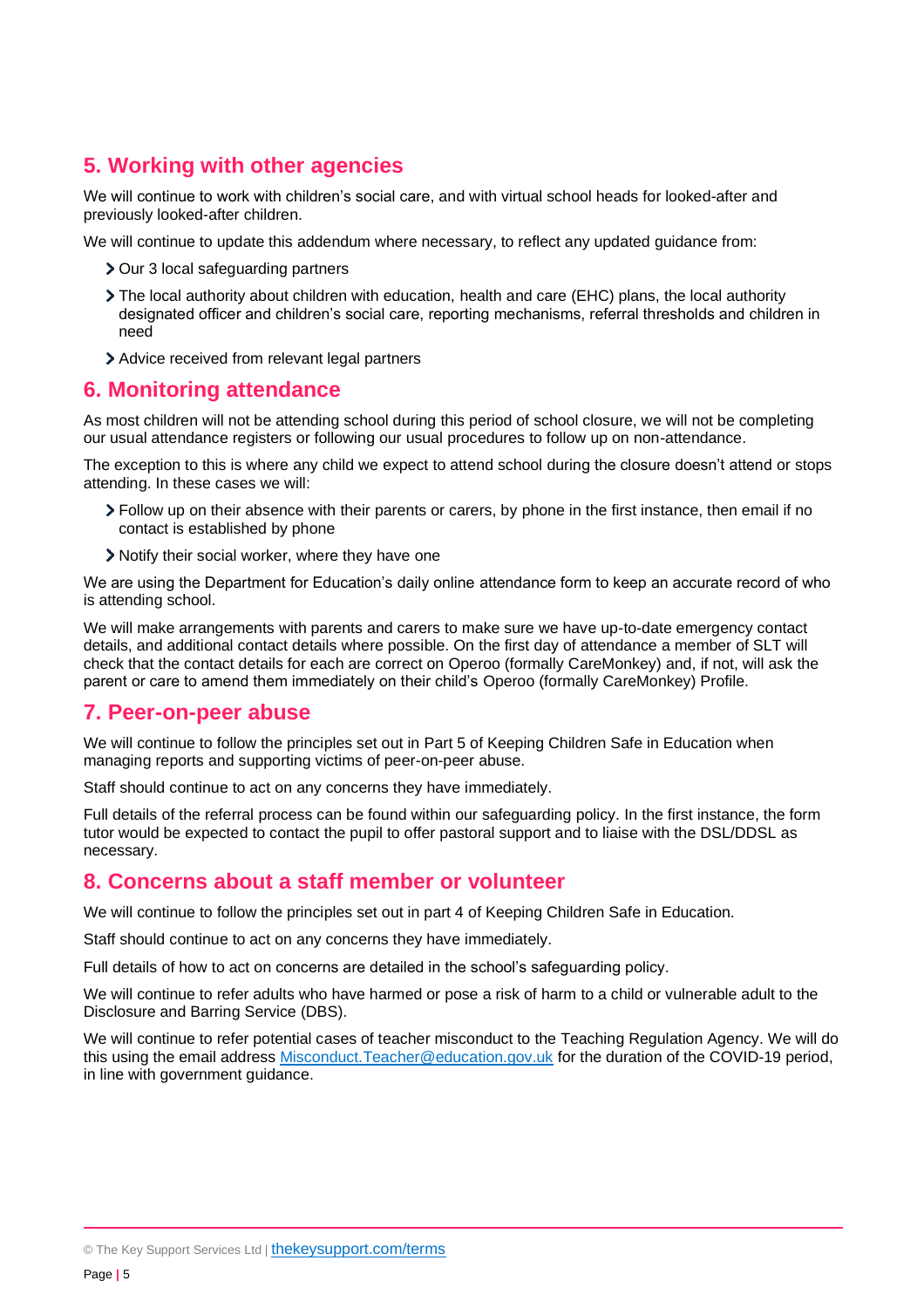# **9. Support for children who aren't 'vulnerable' but where we have concerns**

We have the option to offer places in school to children who don't meet the Department for Education's definition of 'vulnerable', but who we have safeguarding concerns about. We will work with parents/carers to do this. Such children will be considered on a case by case basis and the best interests of the child will always be paramount. The parents requesting a place for such children will be informed of the school's decision as soon as is practically possible after the request has been submitted.

If these children will not be attending school, we will put a contact plan in place, as explained in section 10.1 below.

## <span id="page-5-0"></span>**10. Safeguarding for children not attending school**

#### **10.1 Contact plans**

We have contact plans for children with a social worker and children who we have safeguarding concerns about, for circumstances where:

- They won't be attending school (for example where the school, parent/carer and social worker, if relevant, have decided together that this wouldn't be in the child's best interests); or
- They would usually attend but have to self-isolate

These plans set out:

- > How often the school will make contact
- Which staff member(s) will make contact
- > How they will make contact
- Initial contact will be made by the form tutor. This will escalate to the Deputy Head if contact is not established. Any concerns arising from the contact must be logged on MyConcern.

We have agreed these plans with children's social care where relevant, and will review them on a monthly basis.

If we can't make contact directly with a pupil or their family, particularly if they are seen as vulnerable, we will attempt to make indirect contact (e.g. through friends or extended family) before contacting Children's Services and/or the police.

#### **10.2 Safeguarding all children**

Staff and volunteers are aware that this difficult time potentially puts all children at greater risk.

<span id="page-5-1"></span>Staff and volunteers will continue to be alert to any signs of abuse, or effects on pupils' mental health that are also safeguarding concerns, and act on concerns immediately. In particular, children are likely to be spending more time online (see section 11 below).

© The Key Support Services Ltd | [thekeysupport.com/terms](https://thekeysupport.com/terms-of-use)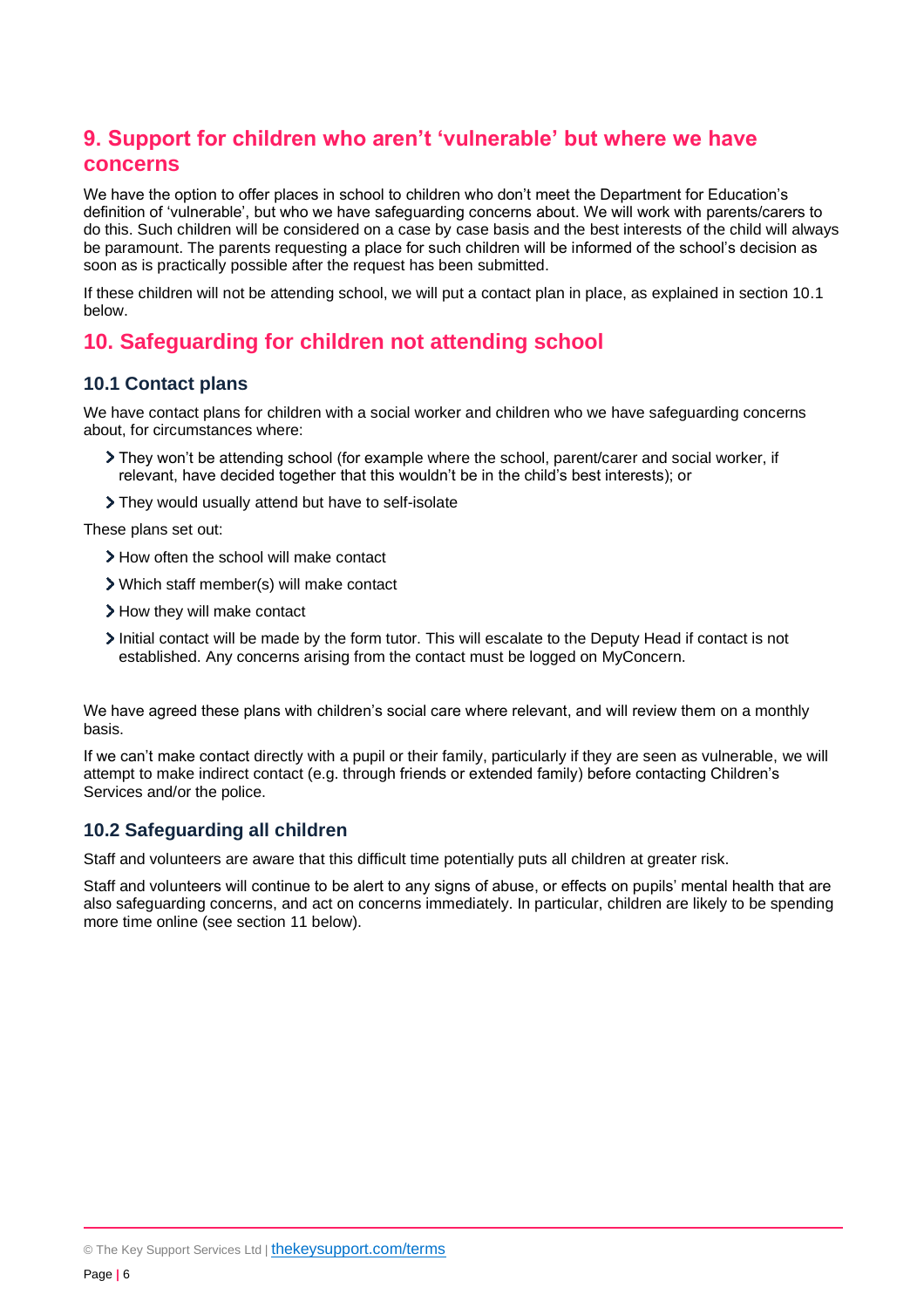# **11. Online safety**

#### **11.1 In school**

We will continue to have appropriate filtering and monitoring systems in place in school.

We are not envisaging a lack of continuity in provision, given that all servers are held off site and remote assistance has already been put in place. However, if IT staff are unavailable, our contingency plan is for Andy Kaye, the deputy head, to take charge.

#### **11.2 Outside school**

Where staff are interacting with children online, they will continue to follow our existing Guide to Professional Conduct and ICT Acceptable Use Agreement.

Further specific guidance has been published to staff, parents and pupils about the appropriate use of technology during the period of remote learning.

Staff will continue to be alert to signs that a child may be at risk of harm online, and act on any concerns immediately, following our reporting procedures as set out in section 3 of this addendum.

We have made sure children know how to report any concerns they have back to our school, and signpost them to other sources of support too. Contact details for the DSL have already been circulated to pupils and parents.

#### **11.3 Working with parents and carers**

We will make sure parents and carers:

- Are aware of the potential risks to children online and the importance of staying safe online
- Know what our school is asking children to do online, including what sites they will be using and who they will be interacting with from our school
- Are aware that they should only use reputable online companies or tutors if they wish to supplement the remote teaching and resources our school provides
- Know where else they can go for support to keep their children safe online

#### <span id="page-6-0"></span>**12. Mental health**

Where possible, we will continue to offer our current support for pupil mental health for all pupils. Initial cases of pupils needing support will be logged on MyConcern and referred to the Foundation Chaplain and Foundation Counsellor as necessary.

We will also signpost all pupils, parents and staff to other resources to support good mental health at this time.

When setting expectations for pupils learning remotely and not attending school, teachers will bear in mind the potential impact of the current situation on both children's and adults' mental health.

#### <span id="page-6-1"></span>**13. Staff recruitment, training and induction**

#### **13.1 Recruiting new staff and volunteers**

We continue to recognise the importance of robust safer recruitment procedures, so that adults and volunteers who work in our school are safe to work with children.

We will continue to follow our safer recruitment procedures, and part 3 of Keeping Children Safe in Education.

In urgent cases, when validating proof of identity documents to apply for a DBS check, we will initially accept verification of scanned documents via online video link, rather than being in physical possession of the original documents. This approach is in line with revised guidance from the DBS.

New staff must still present the original documents when they first attend work at our school.

<sup>©</sup> The Key Support Services Ltd | [thekeysupport.com/terms](https://thekeysupport.com/terms-of-use)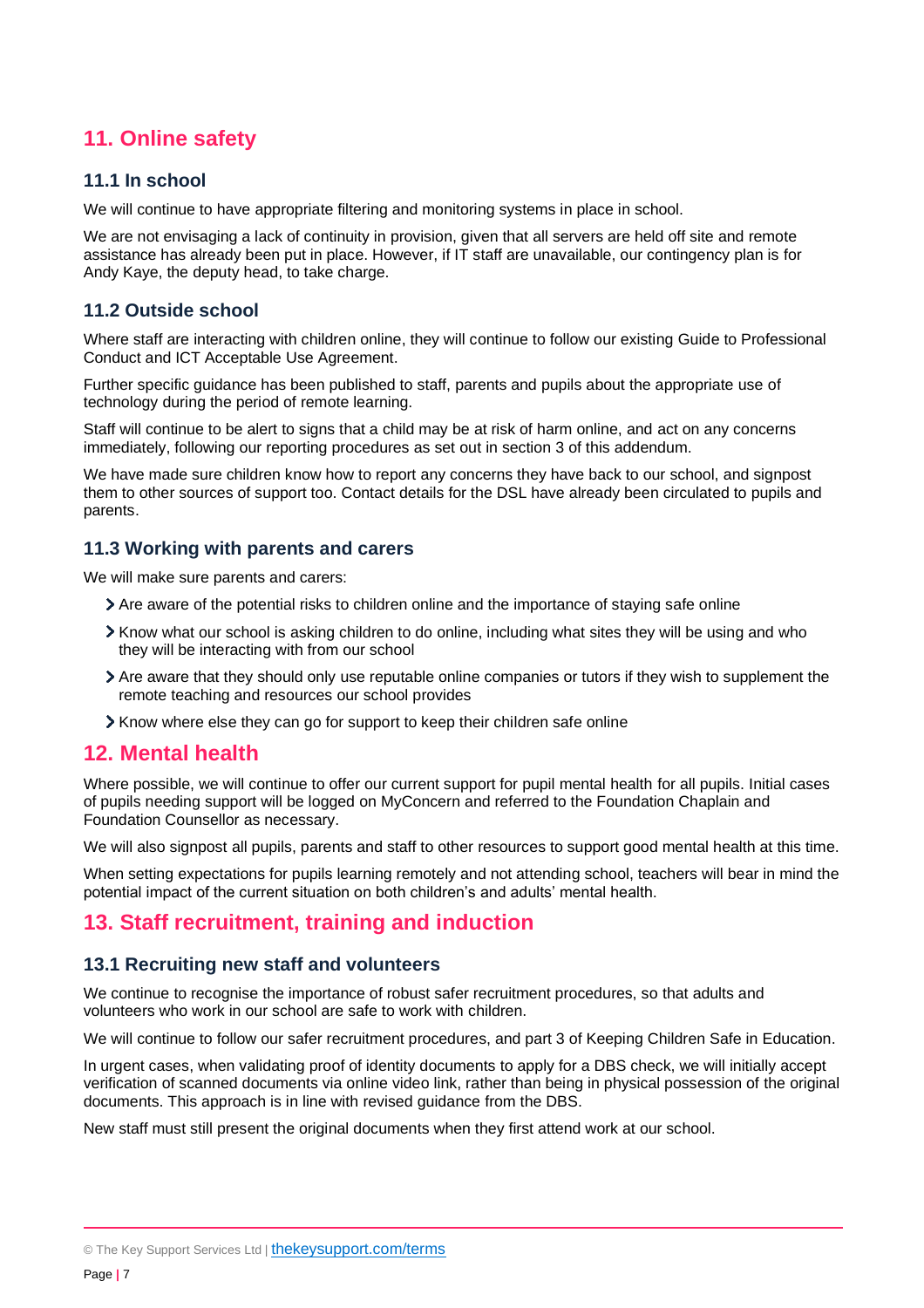We will continue to do our usual checks on new volunteers, and do risk assessments to decide whether volunteers who aren't in regulated activity should have an enhanced DBS check, in accordance with paragraphs 167-172 of Keeping Children Safe in Education.

#### **13.2 Staff 'on loan' from other schools**

We do not intend to make use of staff "on loan" from outside The Foundation. However, should this be necessary, we will assess the risks of staff "on loan" working in our school, and seek assurances from the "loaning" school that staff have had the appropriate checks. Full risk assessments will be taken by either our HR Team or our SLT.

We will also use the DBS Update Service, where these staff have signed up to it, to check for any new information.

#### **13.3 Safeguarding induction and training**

We will make sure staff and volunteers are aware of changes to our procedures and local arrangements.

New staff and volunteers will continue to receive:

- > A safeguarding induction
- A copy of our children protection policy (and this addendum)
- > Keeping Children Safe in Education Part 1

We will decide on a case-by-case basis what level of safeguarding induction staff 'on loan' need. In most cases, this will be:

- A copy of our child protection policy and this addendum
- > Confirmation of local processes
- > Confirmation of DSL arrangements

#### **13.4 Keeping records of who's on site**

We will keep a record of which staff and volunteers are on site each day, and that appropriate checks have been carried out for them.

We will continue to keep our single central record up to date.

All permanent staff will still sign in in the usual way when they arrive on site. If there are any staff not regularly employed by the Foundation, they will be added to the single central record on a daily basis.

We will use the single central record to log:

- Everyone working or volunteering in our school each day, including staff 'on loan'
- Details of any risk assessments carried out on staff and volunteers on loan from elsewhere

#### <span id="page-7-0"></span>**14. Children attending other settings**

Where children are temporarily required to attend another setting, we will make sure the receiving school is provided with any relevant welfare and child protection information.

Wherever possible, our DSL (or deputy) and/or special educational needs co-ordinator (SENCO) will share, as applicable:

- $\sum$  The reason(s) why the child is considered vulnerable and any arrangements in place to support them
- The child's EHC plan, child in need plan, child protection plan or personal education plan
- > Details of the child's social worker

Where the DSL, deputy or SENCO can't share this information, the senior leader(s) identified in section 4 will do this.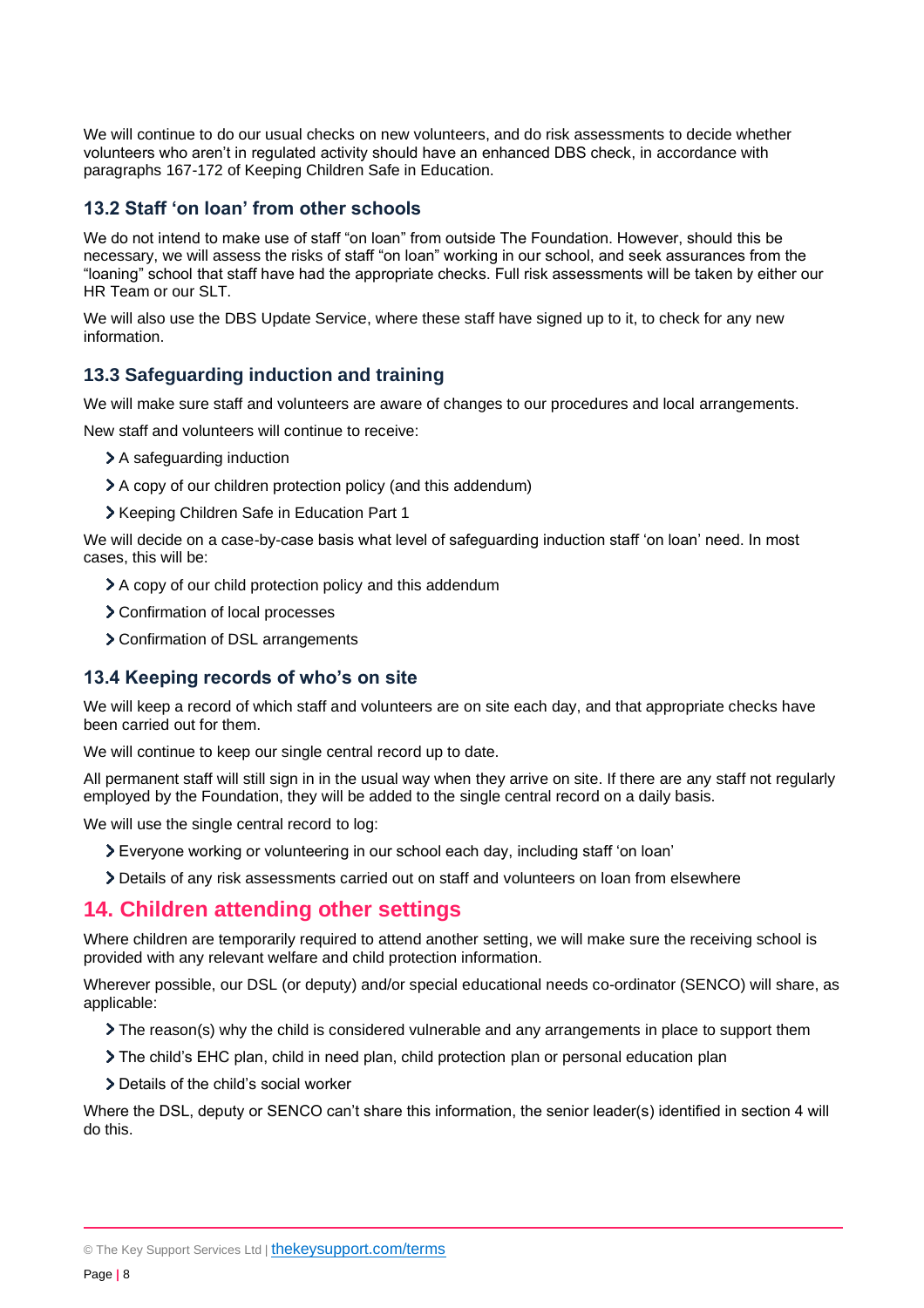We will share this information before the child arrives as far as is possible, and otherwise as soon as possible afterwards.

## <span id="page-8-0"></span>**15. Monitoring arrangements**

This policy will be reviewed as guidance from the 3 local safeguarding partners, the LA or DfE is updated, and as a minimum monthly by the DSL. At every review, it will be approved by the Safeguarding Governor and circulated to the full governing board.

## <span id="page-8-1"></span>**16. Links with other policies**

This policy links to the following policies and procedures:

- > Safeguarding Policy
- > Staff Code of Conduct
- > IT Acceptable Use Policy
- > Health and Safety Policy
- > Social Media Policy
- Whistleblowing Policy

All other relevant policies are mentioned in the school's safeguarding policy.

<sup>©</sup> The Key Support Services Ltd | [thekeysupport.com/terms](https://thekeysupport.com/terms-of-use)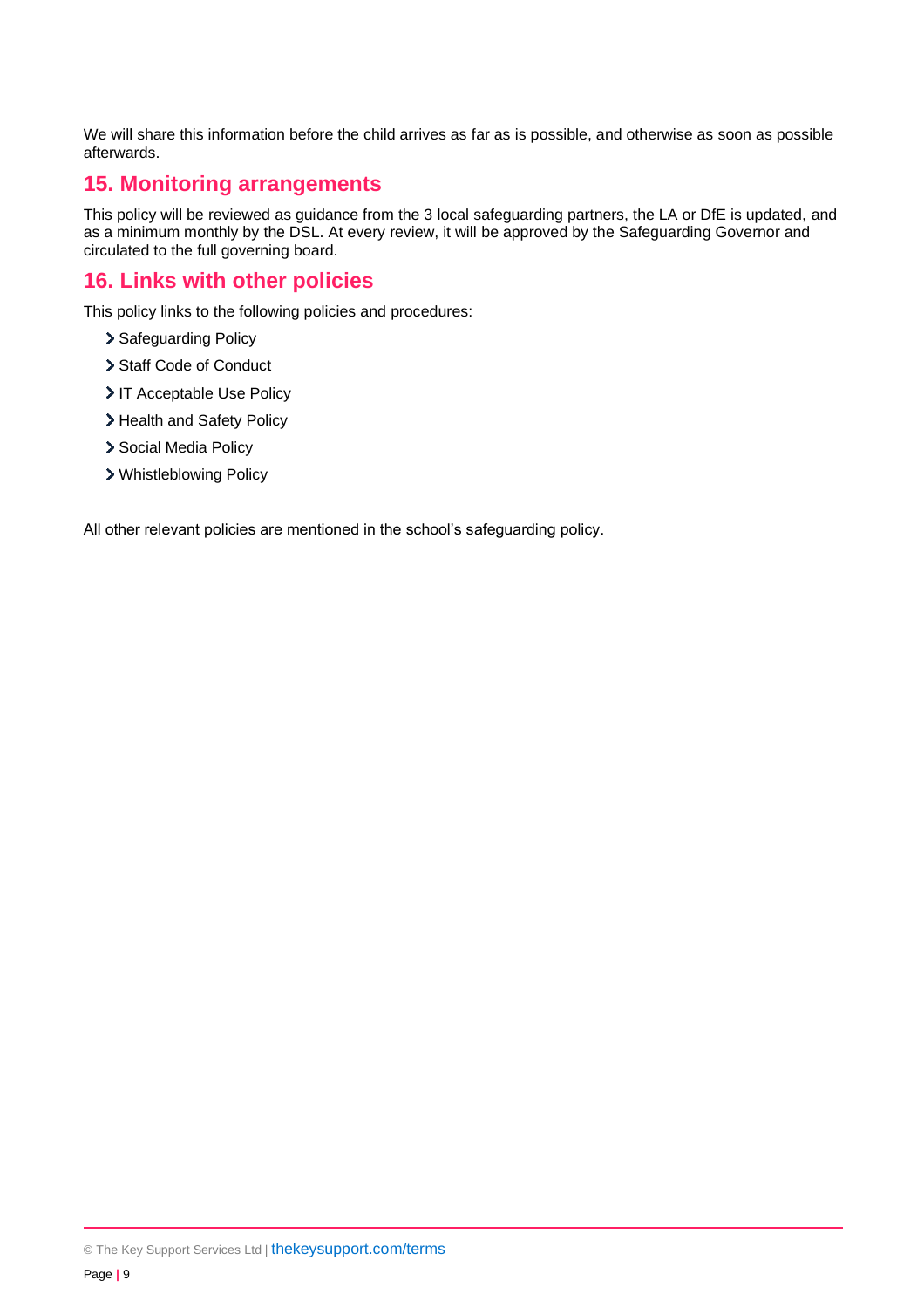|  |  |  | 17. Useful contacts, including all relevant external agencies |  |  |  |  |  |
|--|--|--|---------------------------------------------------------------|--|--|--|--|--|
|--|--|--|---------------------------------------------------------------|--|--|--|--|--|

| James Fowler (Headmaster/CEO (home)                | 01923 851600  |
|----------------------------------------------------|---------------|
| Sarah Jane Styles (Head/DDSL)                      | 07502 285088  |
| Andy Kaye (DSL)                                    | 07976 619173  |
| Jos Perris (Chaplain to the Foundation)            | 07557 008543  |
| Debbie Love (Foundation Counsellor)                | 07584 131696  |
| <b>Hertfordshire MASH</b>                          | 0300 1234 043 |
| <b>Hertfordshire HSCP</b>                          | 01992 588757  |
| <b>Buckingham MASH</b>                             | 01296 383962  |
| <b>Brent MASH</b>                                  | 020 8937 4300 |
| <b>Barnet MASH</b>                                 | 020 8359 4066 |
| Camden MASH                                        | 020 7974 3317 |
| <b>Enfield MASH</b>                                | 020 8379 5555 |
| Haringay MASH                                      | 020 8489 4470 |
| <b>Harrow MASH</b>                                 | 020 8901 2690 |
| <b>Islington MASH</b>                              | 020 7527 7400 |
| <b>Westminster MASH</b>                            | 020 7641 4000 |
| ChildLine                                          | 0800 1111     |
| <b>OFSTED</b>                                      | 0300 1234 666 |
| The Children's Commissioner                        | 020 77838330  |
| <b>Samaritans National Helpline</b>                | 116 123       |
| <b>Signpost Young People's Counselling Service</b> | 01923 239495  |
| <b>YC</b> Hertfordshire                            | 0300 123 7538 |
| <b>Watford Sexual Health Clinic</b>                | 0300 008 5522 |

<sup>©</sup> The Key Support Services Ltd | [thekeysupport.com/terms](https://thekeysupport.com/terms-of-use)